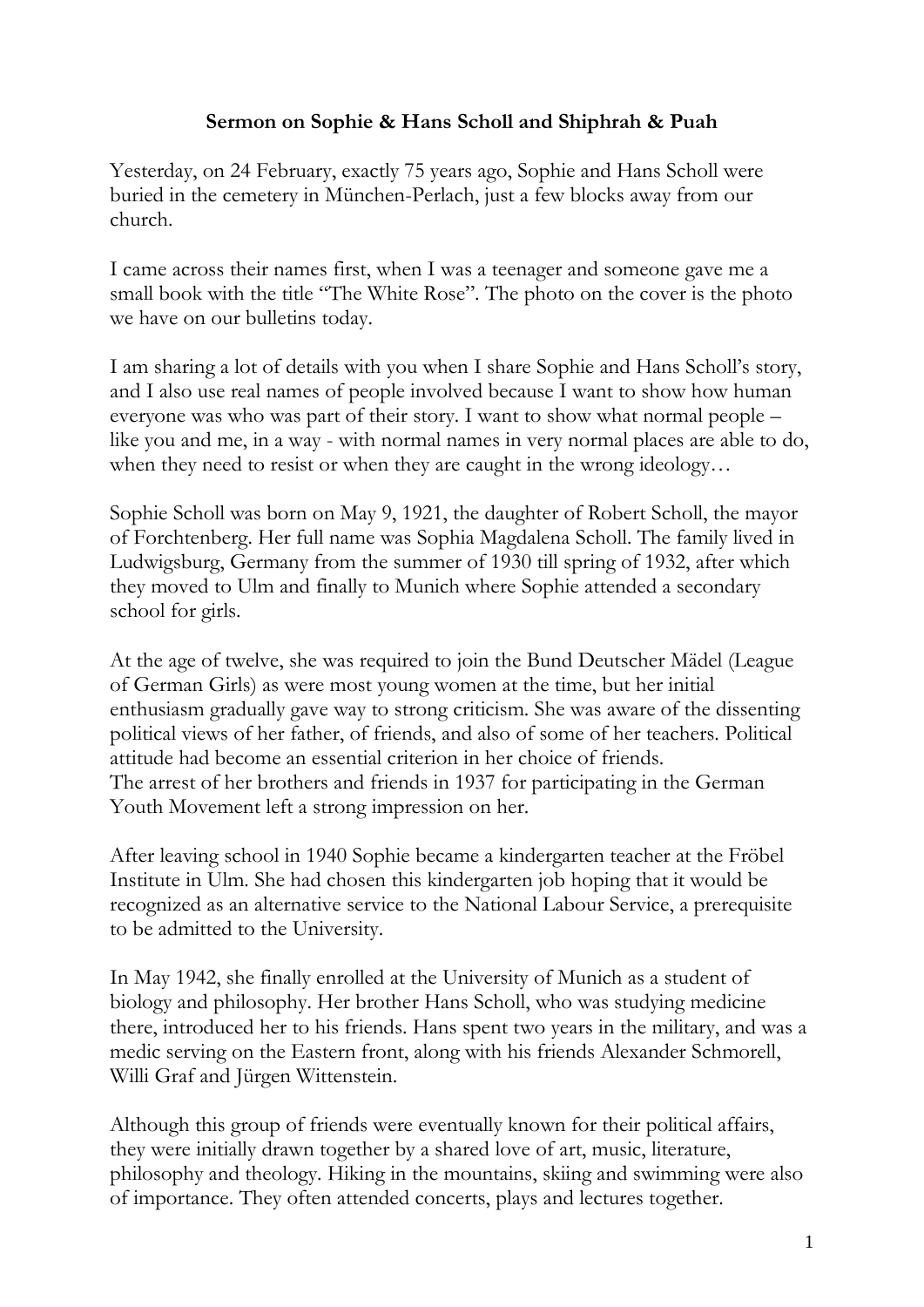In the summer of 1942, the friends began to question and resist the principals and policies of the Nazi regime. The group decided to adopt the strategy of passive resistance that was being used by students fighting against racial discrimination in the United States.

This included publishing leaflets calling for the restoration of democracy and social justice. These were distributed throughout central Germany. And the Gestapo soon became aware of the group's activities.

This is where today's sermon text can enter the stage…

The two Hebrew midwives, whose story we heard a moment ago, are almost forgotten in the tradition of Christian preaching. Little attention was paid to them over the centuries.

Shifra and Puah?

As a member of Peace Church you may have come across them, because I love their story and did preach on it even though it has never been a suggested lectionary text.

Should their story be brand new to you, no worries at all! It is not your fault. Those two brave Hebrew women share the fate of so many women in the Bible who were considered not worth mentioning.

There may be two reasons for this: they were women, and the men who collected the Bible texts, and interpreted them over the centuries did not find them interesting at all. And second their story was a story of resistance.

Shifra and Puah resisted the orders of a mighty man. Their subversive resistance to state authority may not have been a favourite topic to many leaders in church and politics then and now.

But for us today they are important. They are important when we look at the political situation in the world at present with journalists imprisoned here and presidents threatening each other with weapons and wars there…- and especially when we remember the destiny of Sophie Scholl and her brother Hans and their friends.

The White Rose group, as they were called, co-authored six anti-Nazi Third Reich political resistance leaflets. The White Rose instructed Germans to passively resist the Nazis. The men of the group had been horrified by the behaviour of the Germans on the Eastern Front where they had witnessed a group of naked Jews being shot in a pit.

The core of the White Rose consisted of students; Hans Scholl, Alex Schmorell, Willi Graf, and Christoph Probst, all in their early twenties. Also members were Hans and Sophie's sister Inge Scholl, and a professor of philosophy, Kurt Huber. Sophie also joined the group, however contrary to popular belief, she was not a coauthor of the articles.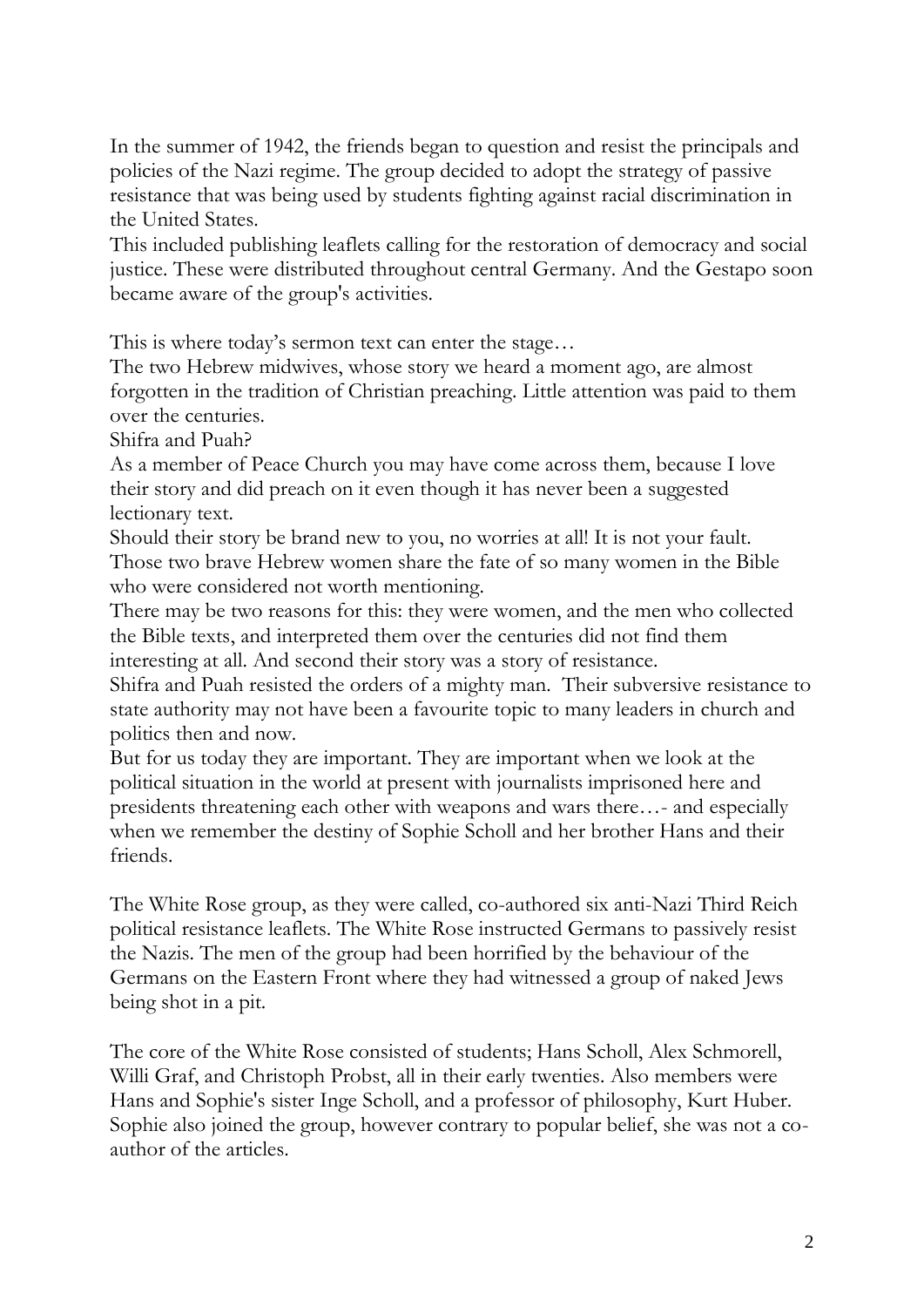Her brother had been initially keen to keep her ignorant of their activities, but once she discovered his activities, she joined him and proved invaluable to the group: as a female, her chances of being randomly stopped by the special police forces of the Hitler regime were much smaller.

And here let us get back to Shifra and Puah.

Throughout history women's lives were often not paid so much attention to. So they could more easily act and resist. What they did happened outside the courts and governments and big public places…

Life for the Israelites was already very dark, full of fear, full of cruel exploitation, full of oppression and violence, when Shifrah & Puah enter the narrative.

Our worst fears are fulfilled, when we hear the words the king of Egypt speaks to the midwives of the Hebrews.

The order is extremely abrupt; the language full of horror. There is no courtesy about this speech, no attempt at diplomacy… nothing but utter cruelty. The pharaoh chooses midwives to work his planned massacre. He chooses

midwives to kill and destroy, and wipe out… Shifrah's & Puah's role was to deliver babies, to help to bring to life, to lead out of pain into joy. And the pharaoh commands them to be the agents of death.

The language that describes the two women's resistance is as simple and straightforward as that of the pharao's command. The narrator does not celebrate the women enthusiastically as heroines, but simply explains their motive: they "feared God".

Very much what Sophie and Hans Scholl and their friends did. They feared God. Between June 1942 and February 1943, they prepared and distributed six different leaflets, in which they called for the active opposition of the German people to Nazi oppression and tyranny. Several of the group members had been deployed to the Eastern Front for military service during the academic break.

In late fall the men returned from the East front and the White Rose resumed its resistance activities. In January 1943, using a hand-operated duplicating machine, the group is thought to have produced between 6,000 and 9,000 copies of their fifth leaflet, "Appeal to all Germans!", which was distributed via courier to many cities.

Copies appeared in Stuttgart, Cologne, Vienna, Freiburg, Chemnitz, Hamburg and Berlin. Composed by Hans Scholl with improvements by Professor Huber, the leaflet warned that Hitler was leading Germany into the abyss; with the gathering might of the Allies, defeat was now certain. The reader was urged to **"Support the resistance movement!"** in the struggle for *"Freedom of speech, freedom of religion, and protection of the individual citizen from the arbitrary action of criminal dictator-states"*. These were the principles that would form "*the foundations of the new Europe*". (just as a side note: this was 75 years ago…)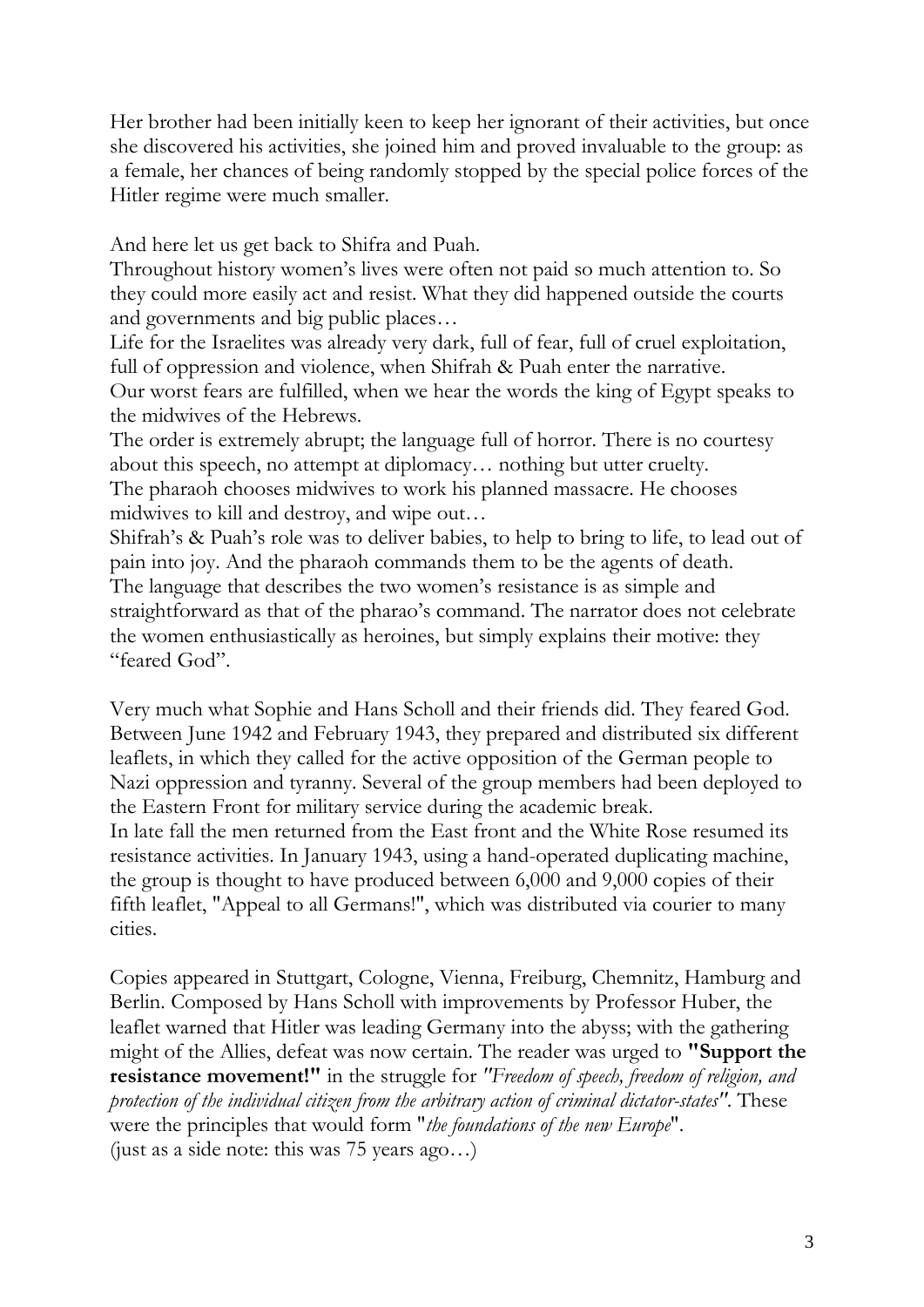Professor Huber drafted the final two leaflets. A draft of a seventh leaflet, written by Christoph Probst, was found in the possession of Hans Scholl at the time of his arrest by the Gestapo, who destroyed it. The leaflets caused a sensation, and the Gestapo initiated an intensive search for the publishers.

In old Egypt the Pharaoh searched for the two midwives.

Because of their fear of God, Shiphra and Puah didn't owe the pharaoh anything. They knew where their loyalty lay. And this loyalty to their God, to his creation, to life in general, enabled them to defy the pharaoh and to confront him with astonishing directness. They refused his awful plan. They refused to wear the uniform of his soldiers underneath their outfits as midwives.

They did not tell him to his face that they will not do as he commands. Shiphrah & Puah don't show their disgust and refusal. They simply go away and carry on doing their work as they have always done it.

At no point in the story are we told that the pharaoh was informed about the midwives' activities. But a little later we can well imagine them being in real danger… standing in front of a merciless tyrant who is mad with fear and obsessed with power.

…the Hebrew women are bursting with life, they tell the Pharaoh, by the time the midwife gets to them, they have already given birth… And with these words the audience ends.

Shifrah's & Puah's reward spills over to the whole people of Israel. All the Pharaoh tried to do to bring the Israelites down only led to their growth and the keeping of God's promises to make them into a large nation… - thanks to two ordinary women who simply feared their God.

I think, the secret of Shifrah's & Puah's courage and resistance is that those two knew who they were. They knew their vocation. They knew they were called to assist life, not death. They knew they had no power before pharaoh…

Nor had the Scholls before Adolf Hitler.

On February 18, 1943, the Scholl's brought a suitcase full of leaflets to the university here in Munich. They hurriedly dropped stacks of copies in the empty corridors for students to find when they flooded out of lecture rooms. Leaving before the class break, the Scholl's noticed that some copies remained in the suitcase and decided it would be a pity not to distribute them. They returned to the atrium and climbed the staircase to the top floor, and Sophie flung the last remaining leaflets into the air.

The truth Sophie and Hans Scholl and their friends, and Shifrah and Puah understood, was that pharaohs, in some form or fashion, always exist. And as Shiphra and Puah faced the pharaoh of their day, Sophie Scholl and the White Rose faced Adolf Hitler's cruel regime.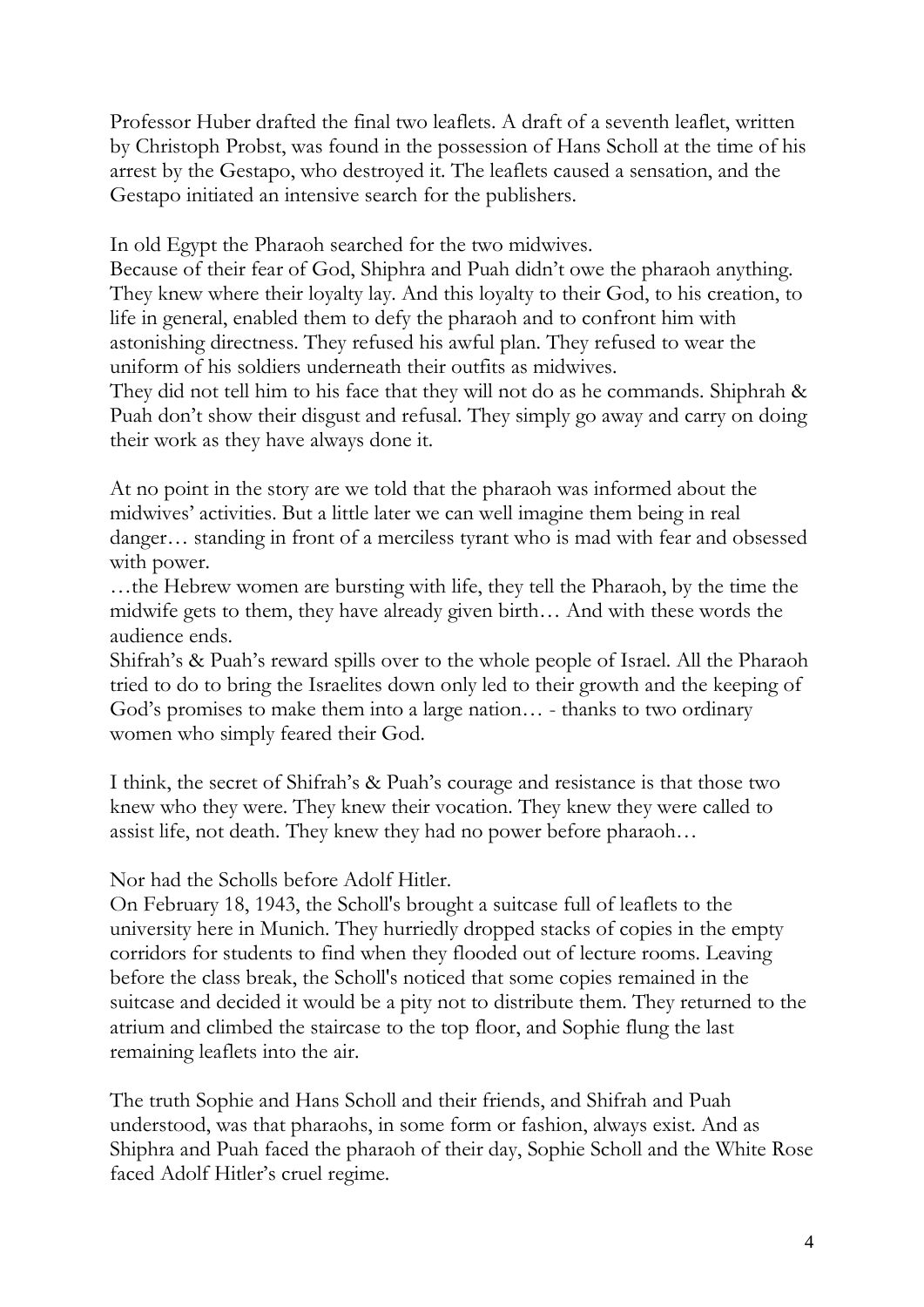As Christians they wanted to face with courage and with determination those who wanted to take away freedom, dignity and peace.

Sophie Scholl's frantic action throwing out the last remaining leaflets was observed by a custodian of the university. The police were called and Hans and Sophie were taken into Gestapo custody, Adolf Hitler's special police force. The other active members were soon arrested too, and the group and everyone associated with them were interrogated and charged with treason.

Shiphrah & Puah, the two Hebrew midwives of so many years ago were luckier. They got away with their lives. And together with people of resistance at all times and in many places they teach us how to stand on the side of freedom. How to make our choice for liberation. How to find the courage to be defiant. How to choose civil disobedience. How to sacrifice safety and comfort for the sake of healing and life.

But how, we may want to ask, how did they make their stand so boldly? And the only possible answer is: Together!

It was together that these two women were able to choose the risky path to freedom.

Pharaoh had tried to impose his power on them.

But instead, these two claimed the power that already belonged to them, a power which refused to kill and brought blessing and hope.

Together, strengthened by one another, they rejected the slave master who wanted to control and use them. They followed their calling to be on the side of life to enable the growth and nurture of God's people.

And this is very much what Sophie Scholl and her friends did. Together they were courageous and bold. But this did not prevent them from being killed: In the People's Court before the notorious Judge Roland Freisler on February 21, 1943, Sophie Scholl, the 21 year-old woman, was recorded as saying "Somebody, after all, had to make a start. What we wrote and said is also believed by many others. They just do not dare express themselves as we did."

Sophie Scholl and her brother's defiance, in the face of terrifying consequences, gained them enormous admiration.

On February 22, 1943, Sophie Scholl, her brother Hans and their friend Christoph Probst were found guilty and condemned to death. They were all beheaded by executioner Johann Reichhart in Munich's Stadelheim Prison only a few hours later at 5pm.

The execution was supervised by Dr. Walter Roemer who was the enforcement chief of the Munich district court. Prison officials emphasized the courage with which Sophie Scholl walked to her execution.

Her last words were "Die Sonne scheint noch"—"The sun still shines."